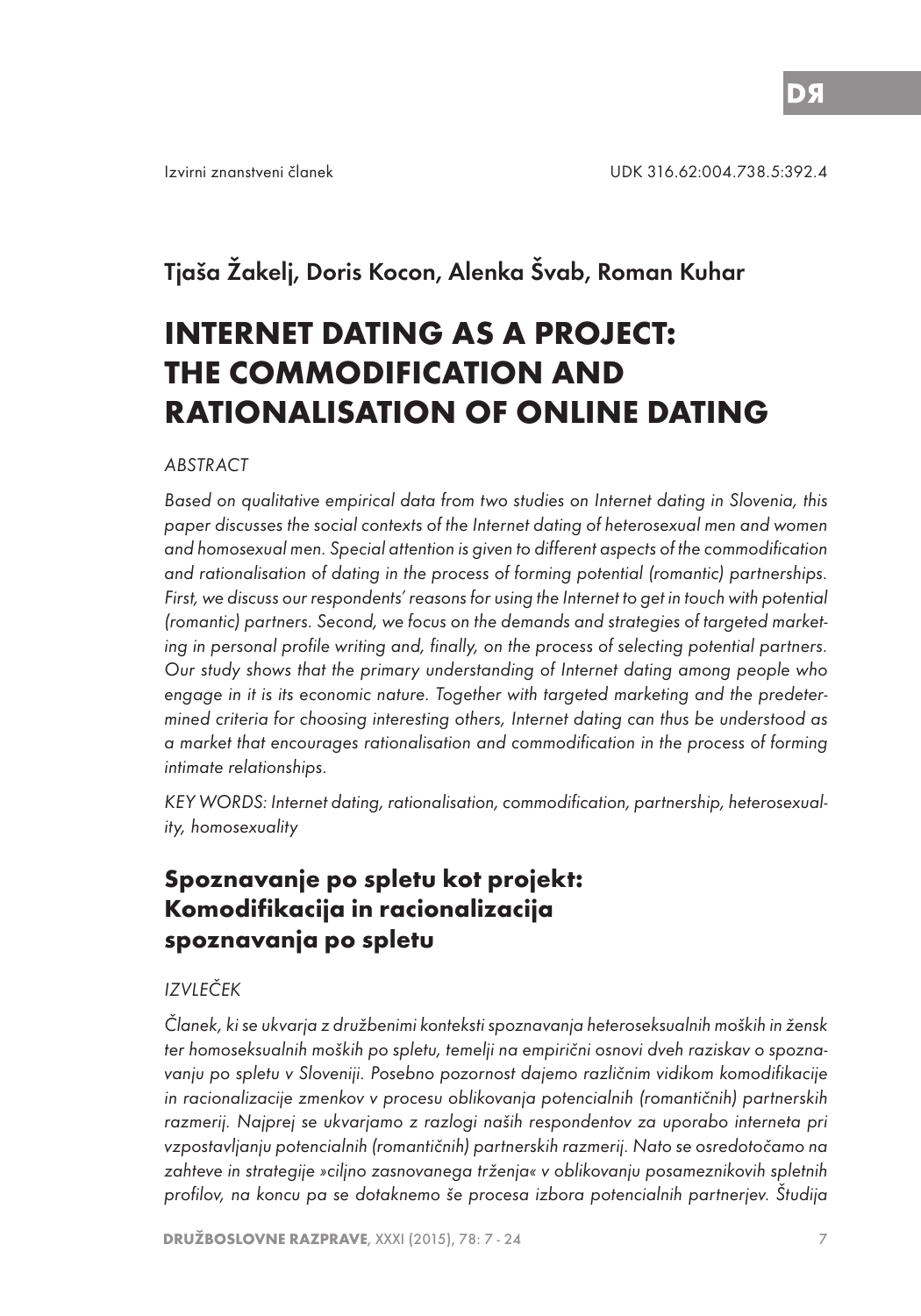je pokazala, da uporabniki spletnih strani, namenjenih spoznavanju, te najpogosteje interpretirajo skozi ekonomske vidike. Skupaj s ciljno zasnovanim trženjem samega sebe in vnaprej določenimi vidiki, med katerimi lahko izbiramo potencialne partnerje, spoznavanje po spletu lahko razumemo kot tržišče, ki spodbuja racionalizacijo in komodifikacijo procesa oblikovanja intimnih partnerskih razmerij.

KLJUČNE BESEDE: spoznavanje po spletu, racionalizacija, komodifikacija, partnerstvo, heteroseksualnost, homoseksualnost

# **1 Introduction**

In the late eighties and early nineties of the 20<sup>th</sup> century personal computers gradually became inexpensive and computer-mediated social interactions started to blossom (Merkle and Richardson 2000). Today the penetration of the Internet into nearly every aspect of our everyday life has become self-evident. Just like we can read books online, buy a house or a dog, watch movies, communicate, play games and make money online, we can also engage in Internet dating and possibly find a romantic or sexual partner online.

Internet dating, which is 'a method of courting used by individuals who meet on the Internet and continue online correspondence in hopes of forming a supportive romantic relationship' (Lawson and Leck 2006: 189), is blooming. In the USA in 2003 about 40 million new users joined Internet dating sites (Fiore et al. 2008). The largest American Internet dating site match.com reported having 7 million users in USA and additional 2 million worldwide in 2006 (Arvidsson 2006). Online dating has also become increasingly popular in Slovenia (population: 2m) in the last decade; in September 2010 there were 50,000 members registered with 'Ona-on.com', the oldest and most popular dating site in Slovenia. By the end of February 2011 the number of registered members had nearly doubled.

This paper provides an analysis of narratives from straight and gay Internet daters in Slovenia.<sup>1</sup> Their stories are framed in the context of the consumer society in which dating becomes a commoditized and rationalised activity. First, we discuss the development of Internet dating, which can be seen as a new marital market, mirroring traditional partnership and marital markets, as well as a market with its specificities, which makes it distinctively different from traditional ways of meeting partners. In the second part of the paper, the results from the qualitative research study on Internet dating in Slovenia are presented. Through the narratives of Internet daters, we show how the Internet as a market encourages rationalisation and commodification in the process of building intimate relationships. Internet dating is thus not seen only as a symptom, but also as a consequence of broader changes in the field of intimacy and sexuality.

<sup>1.</sup> The study on heterosexual Internet daters was conducted by (Tjaša Žakelj) as part of her PhD study "Internet dating as a new marital and partnership market in Slovenia – a qualitative study on heterosexual internet daters (2008-2011)", Faculty of Social Sciences, University of Ljubljana. The study on gay Internet daters was conducted by (Doris Kocon) as part of her BA research project "The culture of Internet dating among gay men in Slovenia (2009)", Faculty of Arts, University of Ljubljana.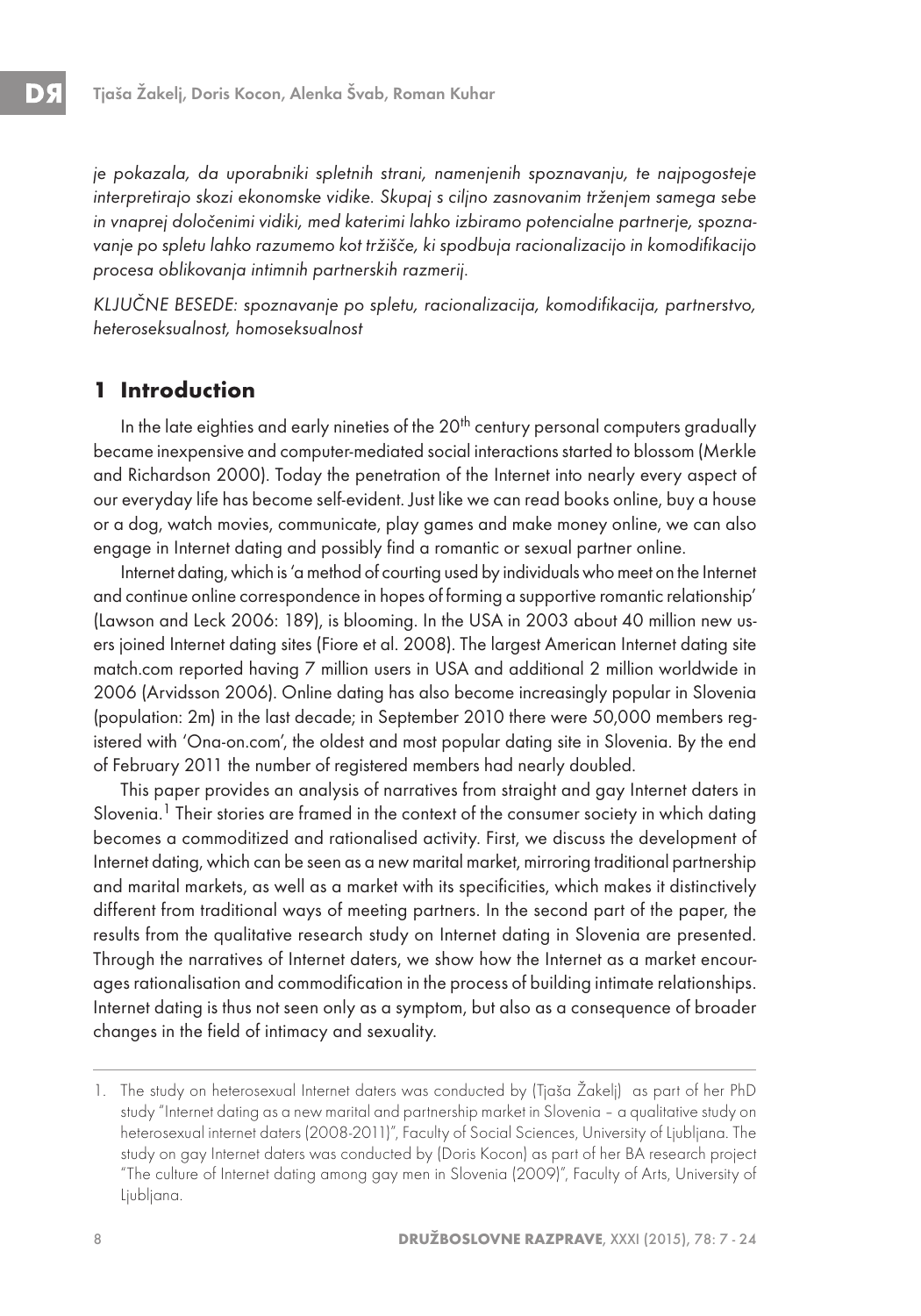#### **2 Internet as a new marital market**

Studies on Internet dating cover a wide variety of topics, ranging from studies into dynamics of computer-mediated communication (Hardey 2002), profile writing strategies and strategies of maximisation of individual's opportunities to find the significant other (Illouz 2007; Illouz and Finkelman 2009), importance of visual material in the Internet dating profiles (Smail 2004; Hitsch et al. 2006; Fiore et al. 2008; Whitty 2008), question of rationalisation of choice (Bauman 2003; Hollander 2004; Illouz 2007; Illouz and Finkelman 2009; Salecl 2011), on-line intimacy potential (Ben-Ze'ev 2004; Žakelj 2011) transition from on-line to off-line contacts (McKenna et al. 2002; Hardey 2004; Whitty 2008) the role of gender in online identity creation and re-creation (Bargh et al. 2002; Couch and Liamputtong 2008; McKenna et al. 2002; Yurchisin et al. 2005), gender in web-based personals (Paap and Raybeck 2005), the understanding of Internet infidelity (Whitty 2008), to studies focusing on the role of gender on computer-mediated communication (Herring 2000; van Zoonen 2002; Wang 2012).

Regardless of the focus of the studies listed above, they are all based on the understanding that the computer-mediated communication is the key element, which differentiates Internet dating from the 'classic' (off-line) face-to-face dating. The first studies on computer-mediated communication focused primarily on the impersonal features of such communication. However, the 1990s brought new empirical findings, which showed that online communication could sometimes be even more personal than offline communication. It can be characterized by a high level of self-disclosure of those who engage in it (Ben-Ze'ev 2004; Walther in Henderson and Gilding 2004). For these reasons, the Internet has become an important partnership and marital market, a new social context for meeting potential intimate or sexual partners.

The increasing popularity and importance of the Internet for dating has several social backgrounds. Following Giddens (1993), these include changes in intimate relationships and the private sphere, the transformation of intimacy, the phenomena of pure relationships and plastic sexuality. It has also been affected by changes in the labour sphere, such as prolonged working hours, and by the processes of individualization and the demands of the reflexive project of the self.

Internet dating – unlike the 'old technological mediators' in dating, such as newspapers, audio and video ads – has broadened the marital and partnership markets, especially for those who are generally outside of their social networks in real life due to spatial, social, cultural and other reasons. In such a way the normative pressures stemming from one's own social networks become less important and enable people to explore new areas of sexuality and intimacy with a greater extent of anonymity and privacy (Barraket and Henry-Waring 2008), avoiding social stigma. While the use of technological mediators in dating, such as newspaper ads, used to be ascribed to the 'desperate ones', those who were lonely and asocial and failed to meet partners in their everyday life, it has now be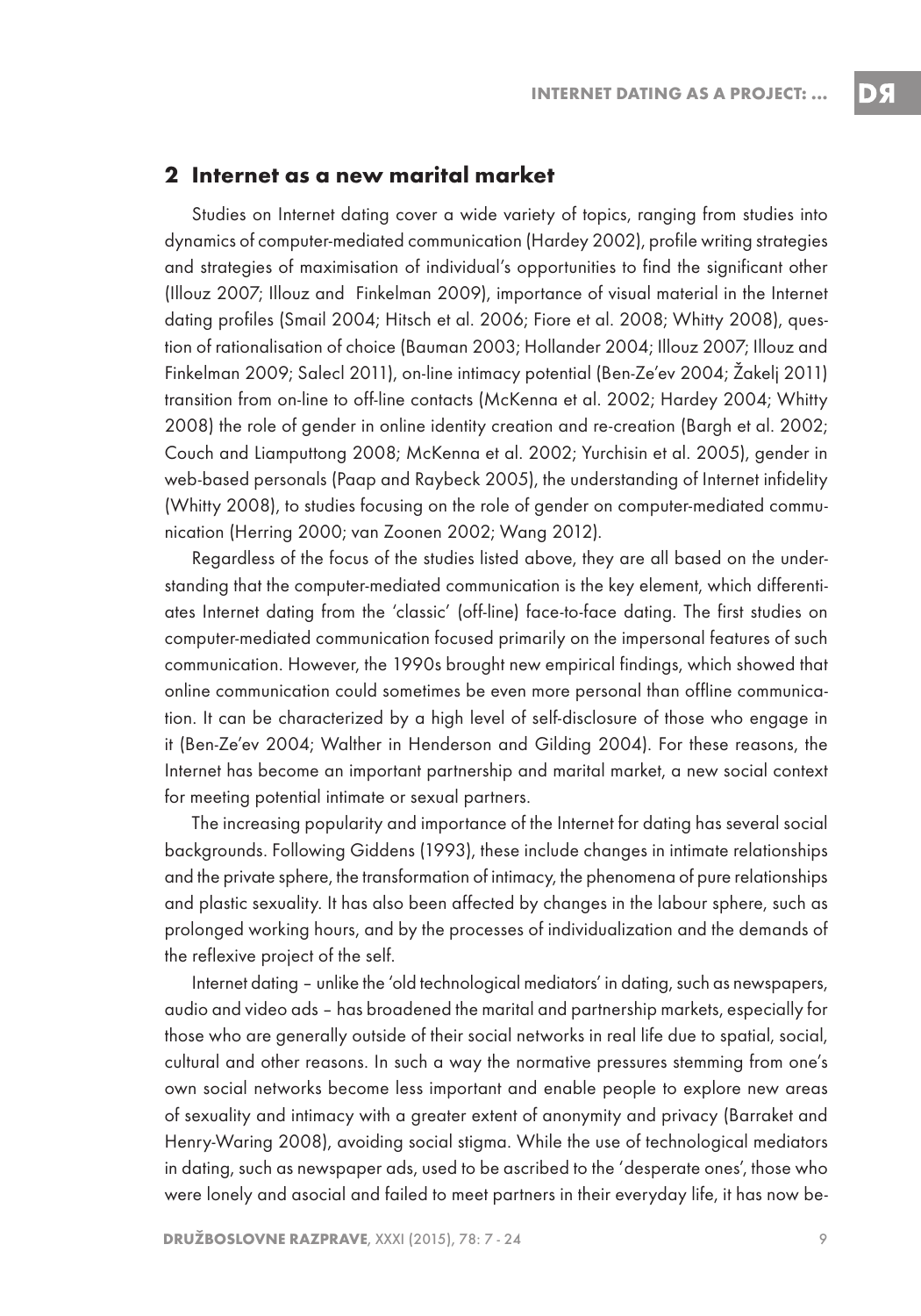come a mainstream practice (Gibbs et al.  $2006$ )<sup>2</sup>. It has contributed to the establishment of the new reality of the inter-personal relationships (Merkle and Richardson 2000). As Kuhar et al. (2010) ascertain in their research on Internet dating in Slovenia, the two most often mentioned reasons among Internet daters for their online dating are easy access to potential partners and anonymity.

As the Internet is a specific medium of communication (i.e. computer-mediated communication), this also affects the process of searching for, contacting and communicating with potential intimate partners in an online and (possibly) offline settings (e.g. Merkle and Richardson 2000; Turkle 1995; Walther 1996). It therefore creates a new social context in which intimate partnerships are perceived, created and sustained. It also creates new meanings of partnership itself and its various aspects, such as intimacy, sexuality, trust, fidelity and so on. In such a way Internet dating is one of the constitutive elements of the late-modern transformations of intimacy and sexuality (Giddens 1993).

Despite the fact that Internet dating has become a mainstream activity, it has not necessarily superseded non-virtual dating. Rather, it exists parallel to offline (traditional) marital and partnership markets or even functions as a supporting marital and partnership market for possible later offline dating (Hogan et al. 2011). Nevertheless – as we will show – it cannot be understood solely as yet another tool for meeting potential partners or simply just as the first phase of a later offline face-to-face communication. Instead, Internet dating is a specific marital and partnership market, which is in many ways distinctively different from the traditional face-to-face ways of meeting potential partners. It creates specific conditions for meeting and communicating with other people (for example: limited visual contacts), it influences the selection process (for example: search options) and, consequently, it influences the course of the online and (potential) offline communication. In other words, Internet dating creates new contexts, which importantly shape our understanding of intimacy, sexuality and intimate relationships.

# **3 The commodification and rationalisation of dating**

The interpretation of Internet dating as based on the ideology of consumer culture (i.e. the process of exchange and negotiation in forming intimate relationships) and the marketing of the individual originates in the idea that Internet dating is a successor to personal ads in newspapers (Ellison et al. 2006; Hardey 2002). Newspaper ads already indicated the principles of the marketing of the self and the buying of others (Coupland 1996; Jagger 1998, 2001).

The process of the commodification and rationalisation of dating is caused by the very characteristics of computer-mediated communication. It excludes face-to-face interaction and thus inevitably shapes communication differently from initial face-to-face communication in traditional dating, which is primarily defined by non-verbal rather than verbal

<sup>2.</sup> Despite frequent use of ID sites we still can not talk about ID as a totally stigma free partner search type. The intent to find a partner undermines thesis that »love happens« (Hollander 2004; Illouz 2007) and is thus an option of those who haven't been successful in face-to-face meetings (yet).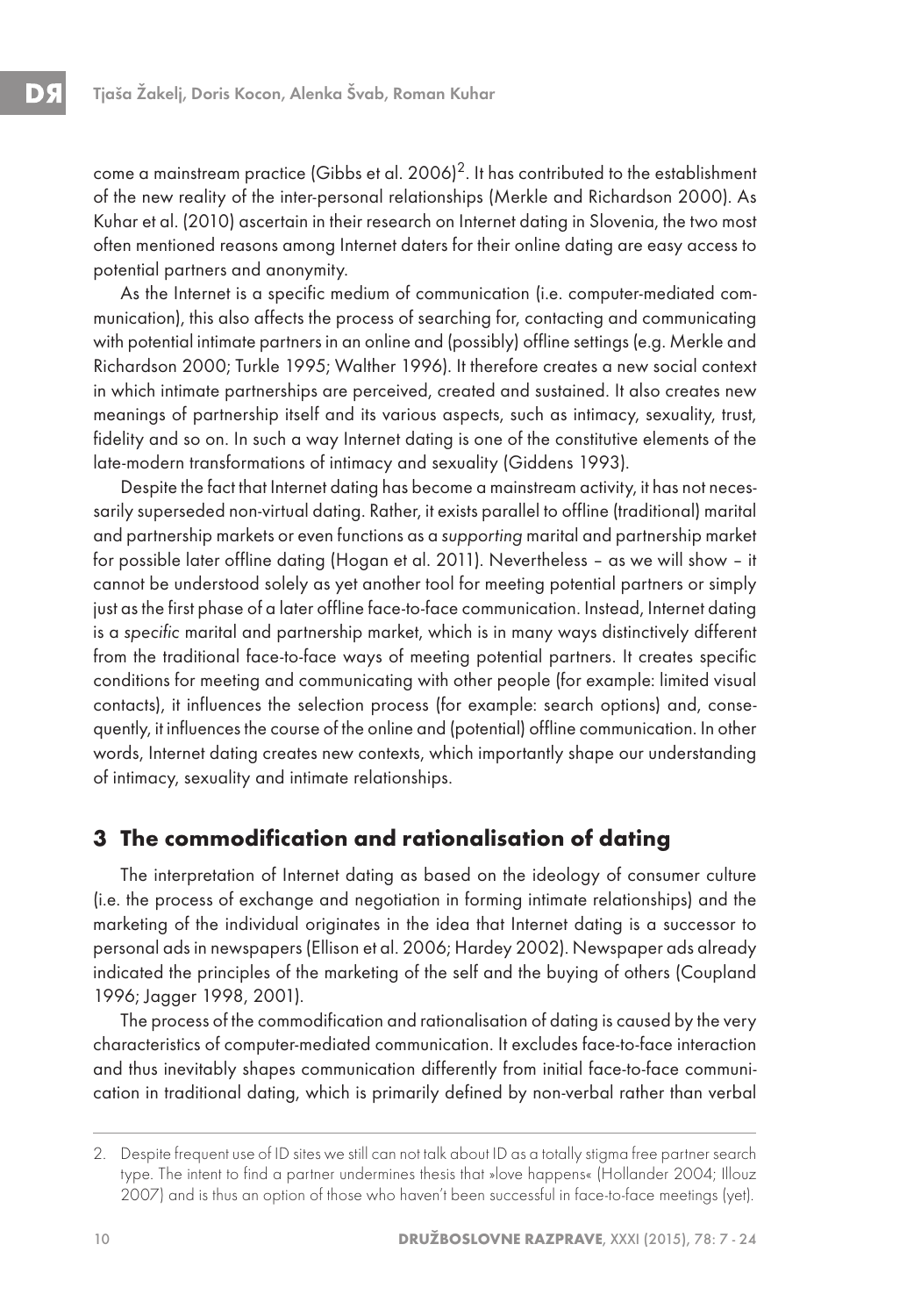DS

aspects (Walther, 1996). Furthermore, Internet dating offers an abundance of potential partners, which consequently requires the adoption of at least some principles of (rational) selection (Illouz 2007). The latter is supported also by the technical characteristics of online personal profiles, which feature 'search options' and allow choosing potential partners on the basis of predetermined attributes, such as age, colour of hair and eyes, body type, place of residence, education, etc. Heino et al. (2010) interpret such dating as 'relationshopping', in which potential partners are objectified and the selection is based on shopping strategies.

On the other hand, the process of the commodification and rationalisation of dating cannot be attributed only to the above-mentioned factors, but also to broader changes in the intimate sphere and to the process of the transformation of intimacy, the changes of sexual cultures and morals and the phenomenon of reflexive individualism (Bauman 1998, 2003; Beck and Beck-Gernsheim 1999, 2002; Giddens 1991; Schmidt 1995). Illouz (2007: 79) claims that Internet dating is 'literally organized within the structure of the market.' Similarly, Bauman (2003) believes that we increasingly interpret each other as objects. We 'consume' both goods and each other in the same way in order to manage our insecurities and immediately fulfil our needs. The latter is (painfully) clearly illustrated by a statement of a respondent from an Australian research study on Internet dating who stated: 'To me its [sic!] a bit like shopping at [local supermarket] … you just look what's on offer and go for it! … If I like I ask them if they want to meet! If they say yes, we meet then we fuck. Simple.' (Couch and Liamputtong, 2008: 273)

According to Bauman (2003: 65), 'shopping for partners on the Internet' is like 'browsing through the pages of a mail-order catalogue with a 'no obligation to buy' promise and a 'return to the shop if dissatisfied' guarantee on the front page.' It means that the free selection of appropriate others and complete individual responsibility for the success or failure of one's private life contributes to the rationalisation (and commodification) of choosing potential partners. The selected potential partners should be as close as possible to the predetermined (rational?) criteria of the selection in order to minimize the possibilities for failure in private life. In this way, as Smail (2004) points out, marketing oneself and buying others is not obvious only in personal online profiles, but also in the expectations and predetermined search criteria of those searching for romantic partners online. Searching for love is transformed into an economic transaction where a person is a product (and his/her online profile is a marketing tool), which competes with others on a free market. This is not to say that such elements are not present in offline dating as "impression management" (Goffman 1959) is an element of every interaction. However no other technology 'has radicalized in such an extreme way the notion of the self as a 'chooser' and the idea that the romantic encounter should be the result of the best possible choice' as the Internet (Illouz 2007: 79).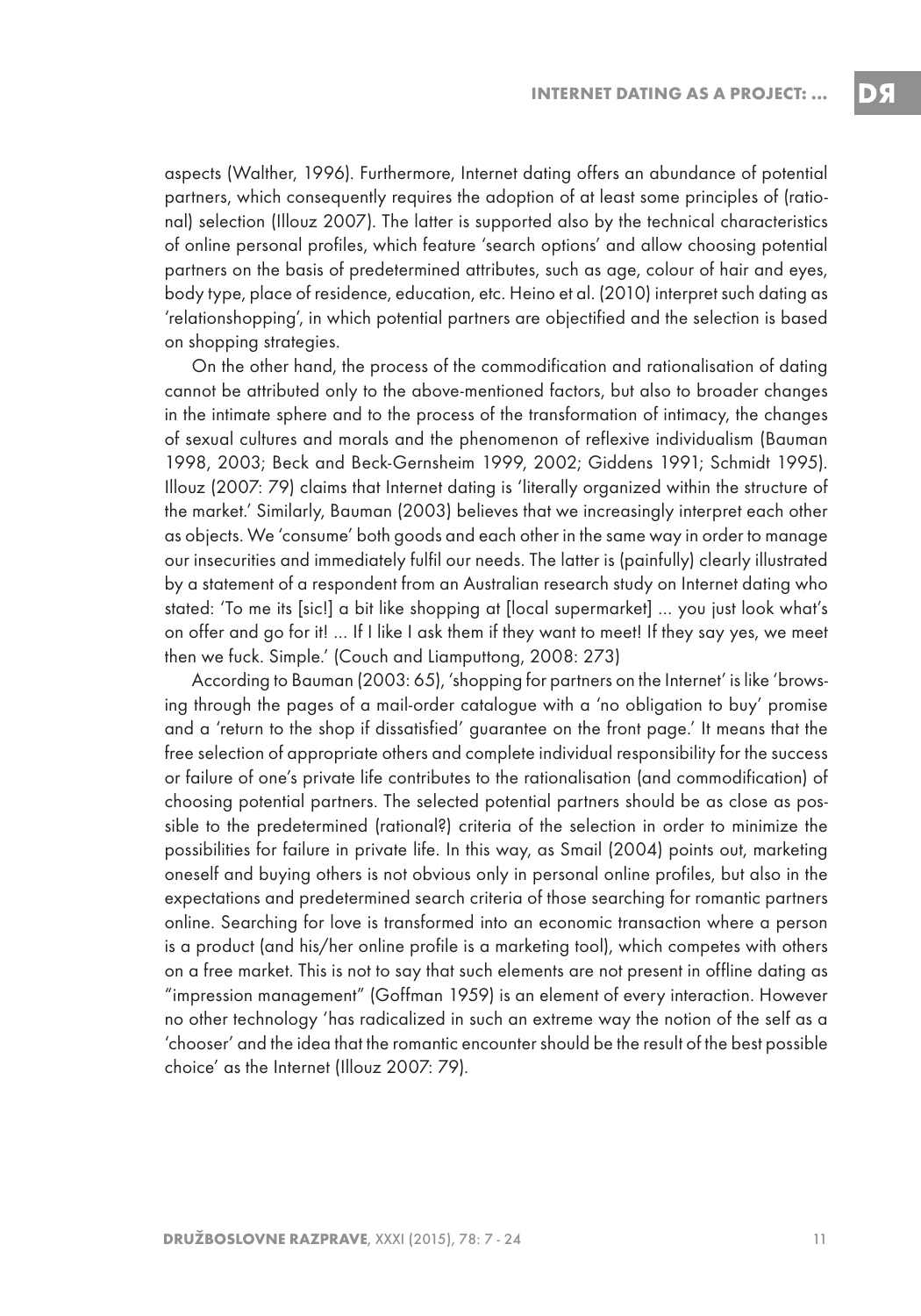# **4 Methodology**

## **4.1 Introduction**

The article is based on two separate qualitative studies that were carried out in 2008 and 2009, the first on a sample of heterosexual Internet daters and the second on a sample of gay Internet daters. This chapter explains the research topics, the process of data collection, the sample characteristics and the data analysis procedure in both projects.

For the purpose of the research in both studies, semi-structured in-depth interviews were conducted with 34 heterosexual men and 32 heterosexual women and with 27 gay men – in total 93 interviews. All respondents self-identified as having experiences in searching for a partner on the Internet. The aim of the studies was to look into the sociological aspects of Internet dating and to analyze its characteristics, focusing primarily on the process of filtering, which we may define as a two-way process: the interpretation of the Internet profiles of potential partners and the creation of oneself (i.e. one's own profile) in the virtual space.

## **4.2 Data collection**

All participants were recruited in three steps: first, e-mail invitation was sent to those individuals who had participated in the first Slovene online quantitative survey on Internet dating carried out in 2006 by Švab and Kuhar (2007) and agreed to participate in a follow-up qualitative study. Secondly, the snowball sampling method was applied. We asked each of the participants in the interviews if they could provide us with further contacts with Internet daters. Finally, an invitation to take part in the study was posted on Slovenian Internet dating sites. Recruitment was accommodated to the response rate (Taylor and Bogdan 1998: 92), by which the age and gender diversity of the sample was obtained. We stopped interviewing once we reached the saturation point. The gathered material enabled a wide and detailed insight into the research topic.<sup>3</sup>

In the heterosexual group, all interviews were face-to-face, except one interview that was carried out through Skype due to the respondent's current place of residence outside Slovenia. In the gay group, two interviews were carried out online as the respondents were not ready to reveal their identity. All interviews were audio recorded with the permission of the participants and were later transcribed, except for the two interviews with the gay men

<sup>3.</sup> In the interviews we focused on the following aspects of internet dating: reasons for using Internet dating sites, the advantages and disadvantages of online dating (in comparison to face-to-face dating), the process of creation of the online dating profiles, what is the key data in such profiles and what other important information is revealed in online communication, the development and the dynamics of online relationships, the establishment of intimacy in online communication, the characteristics of moving from the on-line to off-line face-to-face contacts, the incongruence between the expected (created) image of an individual and the real image of the dater as revealed in a face-to-face meeting, the strategies of ending of an online-only communication and the ending of communication after a face-to-face meeting, the features of moving into a romantic relationship, the importance of physical intimacy and sexuality in the context of Internet dating and the formation of off-line communities of individuals who first met online.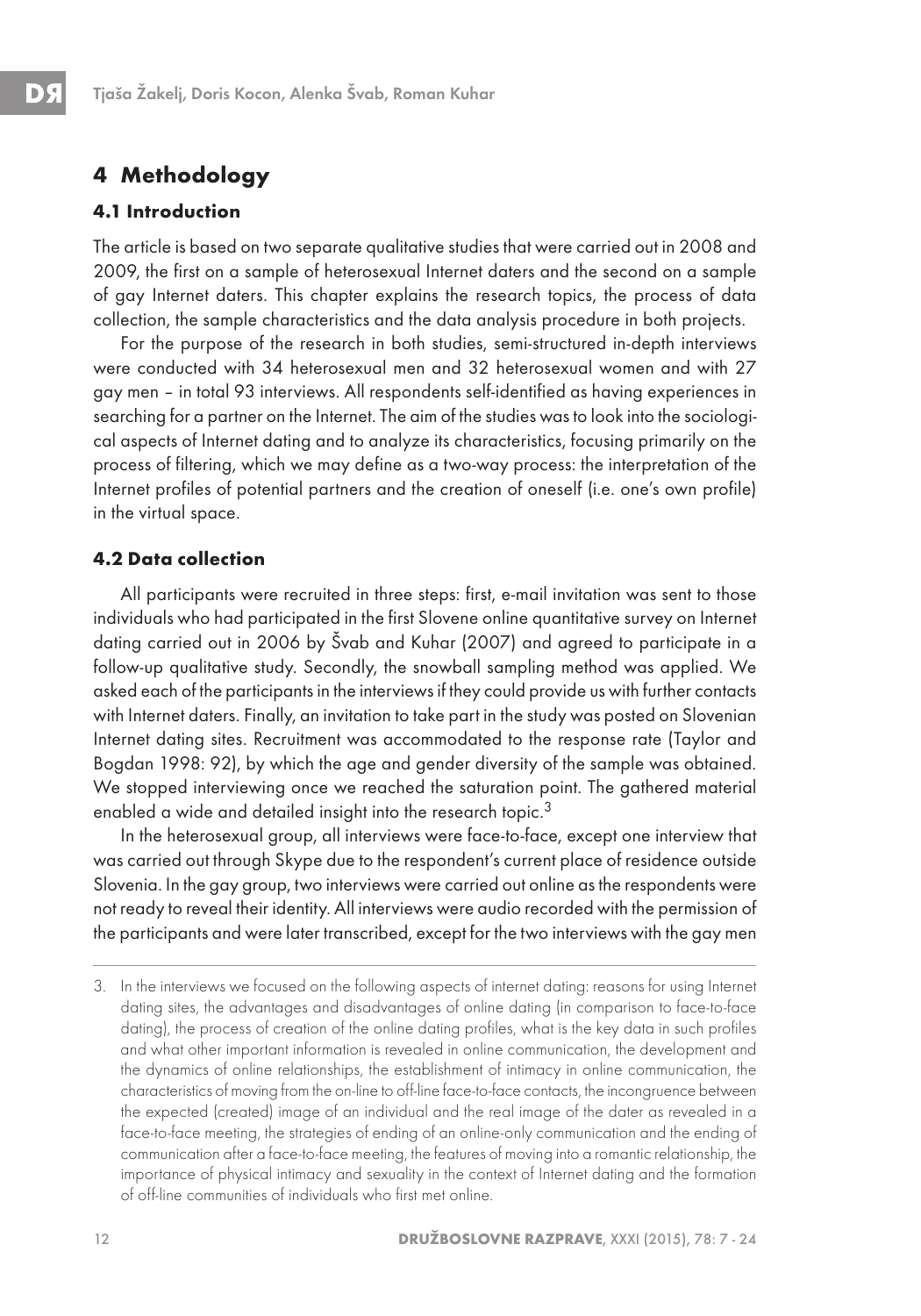DS

online, which were conducted through online typing. In order to preserve the respondents' anonymity, the quotes from the interviews are equipped with fictitious names, followed by the real age of the interviewees. Colloquial language has been standardized, but the meaning and its different nuances have been preserved.

The average length of interviewing was one hour. The meeting point and the time of the interview were suggested by the respondents themselves. Most of them wanted to meet in public places, such as quiet coffee bars.

#### **4.3 Sample characteristics**

The average age of our respondents was 34.3 years for the heterosexual sample (35.4 for male and 33.1 for female) and 26.7 for gay respondents. In both groups, the youngest participant was 19 years old. Among heterosexuals, the oldest participant was 72 years old, while in the gay group the oldest respondent was 41 years old.

Our respondents have been involved in Internet dating from one month to eleven years. Approximately one half of the respondents can be characterized as those who gained their experiences in Internet dating through 'coincidental' or 'secondary' online contacts (Barraket and Henry-Waring 2008: 153), which means that their primary intention of using the Internet was not to find an intimate partner, but rather to make friends or to socialize. Five gay respondents reported using Internet dating websites (at the present time or in the past) only for sexual purposes. In the course of the study, 42 heterosexual and 6 gay participants were in a steady partnership.

#### **4.4 Data analysis**

In both studies, qualitative analysis was based on the following two research questions analyzed in this paper: What are the reasons for using the Internet as a mediator in finding potential partners and how is the process of filtering constructed: on the basis of which information does one make a selection and how does one create his/her own Internet dating profile?

Qualitative analysis was conducted in three steps: the organization of data and the identification of topics were followed by the descriptive phase, during which the categorization and classification (i.e. groups of categories) of selected empirical data were performed. This was followed by the final, analytical and interpretative step.

For the purposes of this paper, the research questions are addressed through the application of the above-described processes of rationalisation and commodification. The data presented in the remaining of this paper are combined from both studies in order to present various aspects of Internet dating and to analyse the similarities and differences in the heterosexual and gay samples. We did not focus on gender differences, but rather on differences (and similarities), based on sexual orientation.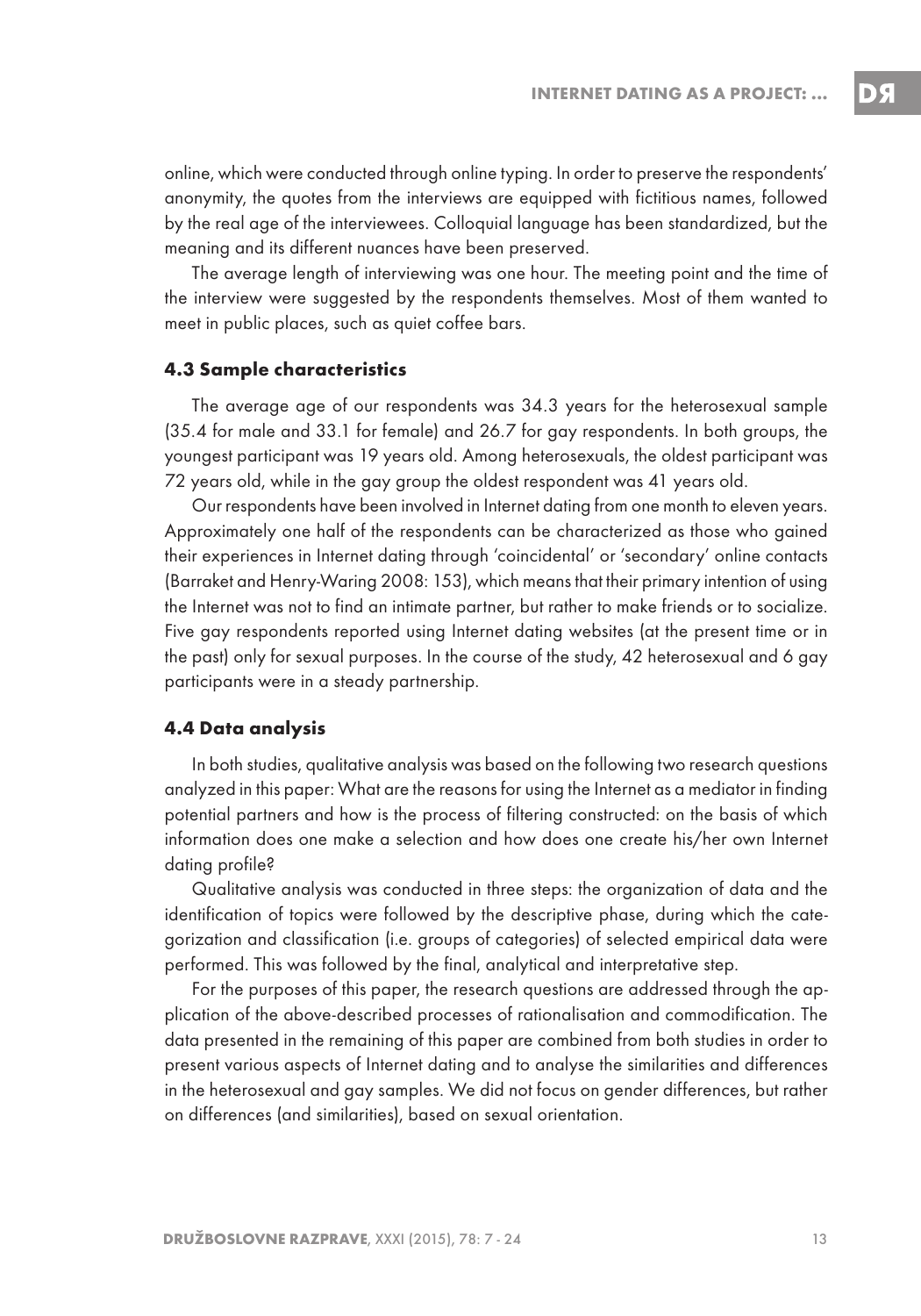## **5 Results**

#### **5.1 Reasons for engaging in Internet dating**

The widespread availability of the Internet and, consequently, Internet dating has contributed to partial destigmatization of such types of goal oriented, intentional and controllable dating practices. Internet dating has become a mainstream marital market (Baker 2005; Gibbs et al. 2006; Kuhar et al. 2010), complementing the traditional ways of dating. The majority of heterosexual respondents explained their reasons for Internet dating in 'economic' terms, such as greater time efficiency in the search for potential partners or easier (i.e. more effective) access to more potential partners (overcoming spatial limitations in traditional dating).

Technically, one can 'do' more women in the same day compared to when one goes out. And it is even cheaper! On top of that, I am also lazy and I don't feel like hanging out [in pubs] with 18-year-olds anymore. (Edi, heterosexual, 36)

One of the advantages [of Internet dating] is the possibility of meeting a person you wouldn't be able to meet otherwise. Furthermore, you can meet more persons in shorter time. Even from the economical point of view, this is a more satisfactory option. (Bojan, heterosexual, 34)

I remember it very clearly when I have started it, it was a breaking point in my life, when I decided to quit 10-year-long relationship with my ex-partner. I have heard about Internet dating before and some gay friends mentioned it to me. I have started using it right away, because I was afraid of staying single. I wondered if I was already too old – I was 32 then – that I would never manage to meet a man and create a lasting partnership and family. I signed in because of this fear. At the time I wasn't going out much and it seemed to me there is no other opportunity to meet new persons. (Nena, heterosexual, 36)

I decided [to look for a partner online] because it is more time effective and it demands less personal engagement. /…/ And I am also in the life period when I do not feel like going out anymore (Coopi, gay, 37)

While among gay respondents the 'economic' rationalisation of Internet dating was not absent, their major reasons for Internet dating were somewhat different when compared to heterosexual respondents. Several studies, particularly in Slovenia, have shown that Internet dating for gay men has become the primary way to meet other gay men (cf. Švab and Kuhar 2005). Usually this is explained by the absence of other 'dating sites' (such as gay bars, gay discos, etc.), especially in rural areas, and by the heterosexualization of the public space in general, but there seems to be another reason for that. The social stigma attached to the 'homosexual identity' and homophobia in particular creates a fear of entering such stigmatized places (gay bars, etc.) when they exist at all. The anonymity offered by the virtual space is therefore also one of the reasons why Internet dating among gay men flourishes. For some of our gay respondents, Internet dating was also a way of 'socialization': the Internet provided the only channel they had to be in contact with other gay men, to discuss issues such as coming out and similar.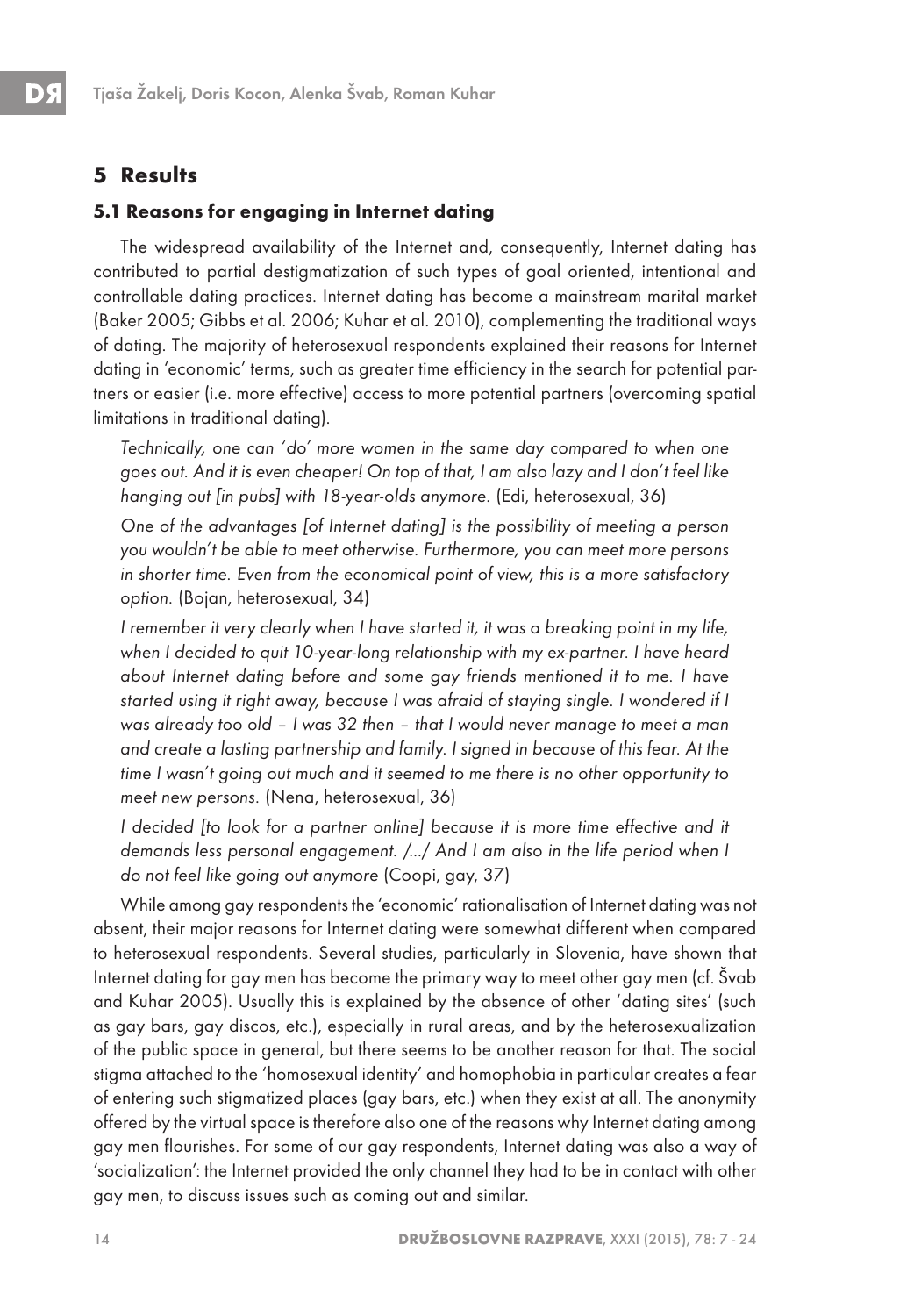DЯ

According to the rigidity of the system of [gay] dating in Slovenia, I would say we almost have no alternatives. (Miha, gay, 29)

Outside [in bars etc.] it is harder to look for a homosexual then heterosexual. Even though I find Internet dating obnoxious, I finally realized I have no other alternative, especially because there is no gay bar close to where I live (Jure, gay, 32)

I decided to look for a partner online not because I was shy and would not be capable of inviting someone for a drink, having a talk and meeting people this way. I would prefer to do that, but in Slovenia there are no such bars. You can't simply go to a straight bar, approach a guy you suspect is gay, invite him for a drink, talk to him and then in ten minutes end up in hospital because it turns out he is in fact a homophobe. (David, gay, 19)

The interviews with gay men showed that despite the widespread availability of Internet dating the old images of such dating as being 'second best' and something stigmatized still exist. It seems that here the stigma is not linked only to not being able to meet a partner in everyday life, but also to the stigmatized images of homosexuality; one is 'forced' to seek partners online (or through ads) because of one's sexual orientation. It is therefore not one's social skills, which demand such dating techniques but rather one's sexuality, which is perceived as stigmatized and does not allow for "ordinary dating" in a heteronormative society.

Among the disadvantages of Internet dating the respondents outlined primarily the problems specific for the virtual space, such as the absence of face-to-face communication and fake information provided in Internet profiles (to be discussed below). They also pointed to the 'economic' disadvantages; for some Internet daters the experience of Internet dating was not as effective as originally expected. They talked about 'a lot of work for little effect':

Now, when I had paid 30 euros, I expected a revolution. I thought I would go out for a coffee with three women each day. I soon realized that you have to work like crazy, but it's all futile. (Leon, heterosexual, 34)

#### **5.2 The filtering process: creating profiles and choosing others**

One enters the virtual partnership market by creating a profile (a self-presentation page) on Internet dating sites. In creating a profile and especially in its consequent adjustments according to the response of the target group we can clearly perceive the functioning of the Internet dating as a sort of a market. One has to address potential partners in a way to attract (or repel) their attention. The virtual self has to 'sell' its own profile in order to be 'bought' (i.e. clicked) as only then the process of dating can start. On the other hand, the profile serves also as a selection tool. One has to outline those characteristics, which will attract 'the right kind of potential partners'.

My profile is a trick. It is meant to be a bait. There is a catch in it – and those who understood it were interesting for me. Those who could laugh about it … well, it functioned as an 'entrance filter'. (Tadej, heterosexual, 41)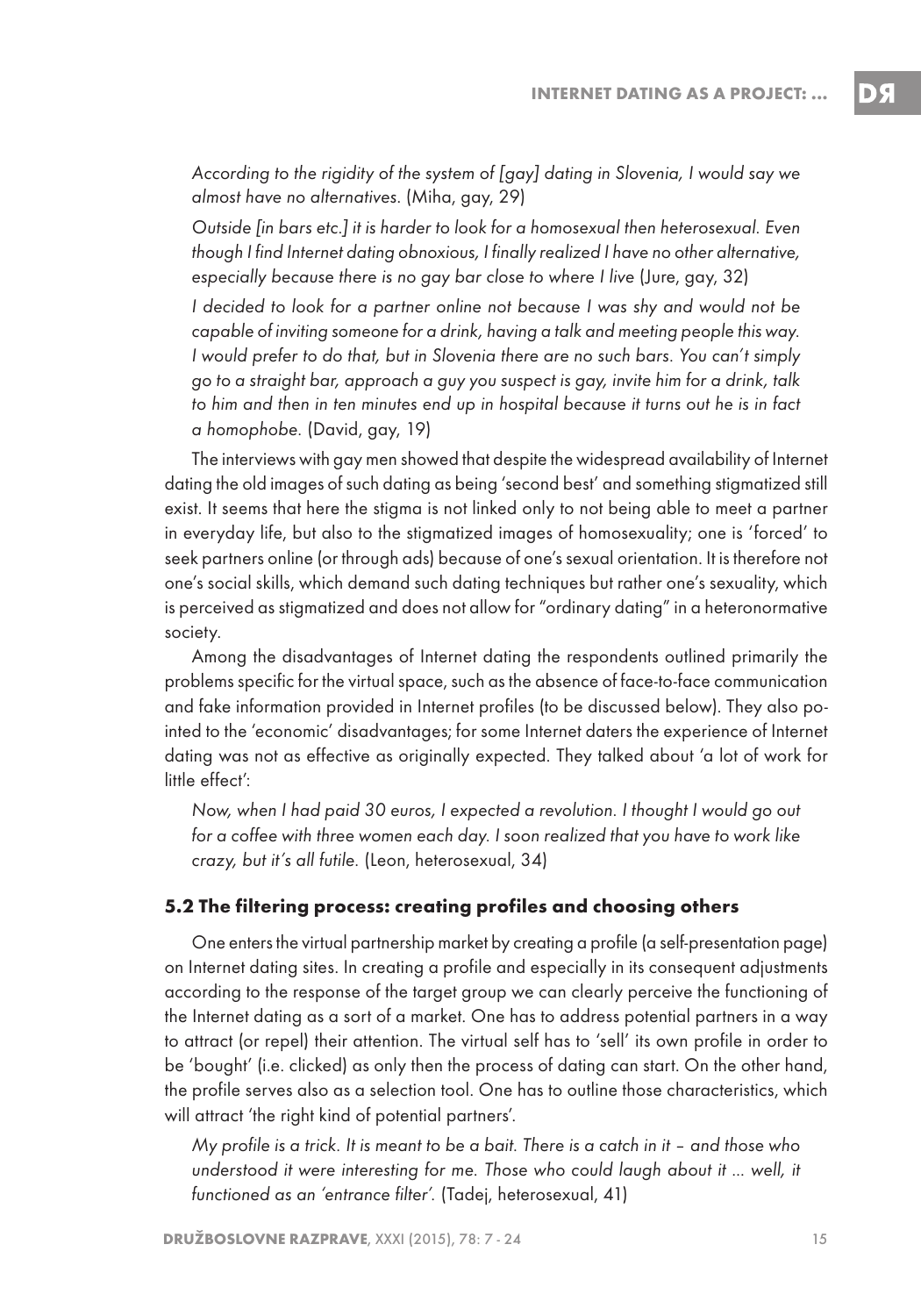In comparison to other profiles mine was quite long, because I wanted to reduce the clicks in a way that I stressed what is totally unacceptable for me. For example religious believes, different life practices like vegan life, extreme sports or some things that I am not interested in. I stressed that in the beginning. Some people found the length of my profile disturbing, but some were pleased saying: finally someone who took her time and described her well. (Jana, heterosexual, 42)

In those few lines I tried to express key things about me, and I didn't want to base that on my physical characteristics. I tried to describe myself clearly and in a way to avoid those who were looking only for adventures. (Jože, gay, 33)

If products on the market are generally advertised in such a way to attract as many buyers as possible, the profiles on the Internet combine the number of potential daters with the right kind of daters. Unlike general marketing, Internet profiles represent targeted marketing, which – in our research – does not differ considerably between the two researched groups.

Targeted marketing is realized by two different strategies: the first strategy includes expressing and describing oneself with the aim of the simultaneous exclusion of those Internet daters who are not desired by the owner of the Internet profile. The second strategy – just the opposite – focuses on explicitly describing the 'types' of people the owner of the profile is not interested in. Furthermore, the targeted marketing process of Internet dating includes posting one's profile on different Internet dating sites in order to maximize the effect of the profile and to reach as many potential partners as possible. In this sense, Internet dating is like a catalogue shopping: Internet daters focus on those characteristics they like and avoid those, which they dislike (Heino et al. 2010). The creation of a profile is a 'complex folding together of self and desired other' (Smail 2004: 97).

/…/ I pointed out particularly those characteristics that make me different from others and might mean I am above average because of them. I did not want to have a profile which others would comment as "oh, she suck!". I wanted a special profile so I pointed out characteristics and activities that could attract. (Nika, heterosexual, 25)

It was very simple [to write the online profile]. No horoscopes, no yoga, no hocuspocus possibilities, but a scientific one with a bit more literature and that. And I also searched in this direction. (Dejan, heterosexual, 39)

When I returned back [to the Internet dating sites] I have created a new profile, which helped me to release frustrations over the whole situation. Instead of selfpraise, which is a part of almost all profiles, I sarcastically described my weaknesses and imperfections. Surprisingly it was very successful. Well, perhaps the fact I have used a photo of my back after a year-long intensive fitness practice helped. (Simon, gay, 29)

Despite the fact that providing selected (and selectively chosen) information on one's profile contributes to the decrease in uncertainty, typical for Internet dating, it seems that Internet daters have also developed some kind of decoding techniques which enable them to figure out what kind of a person stands behind the profile.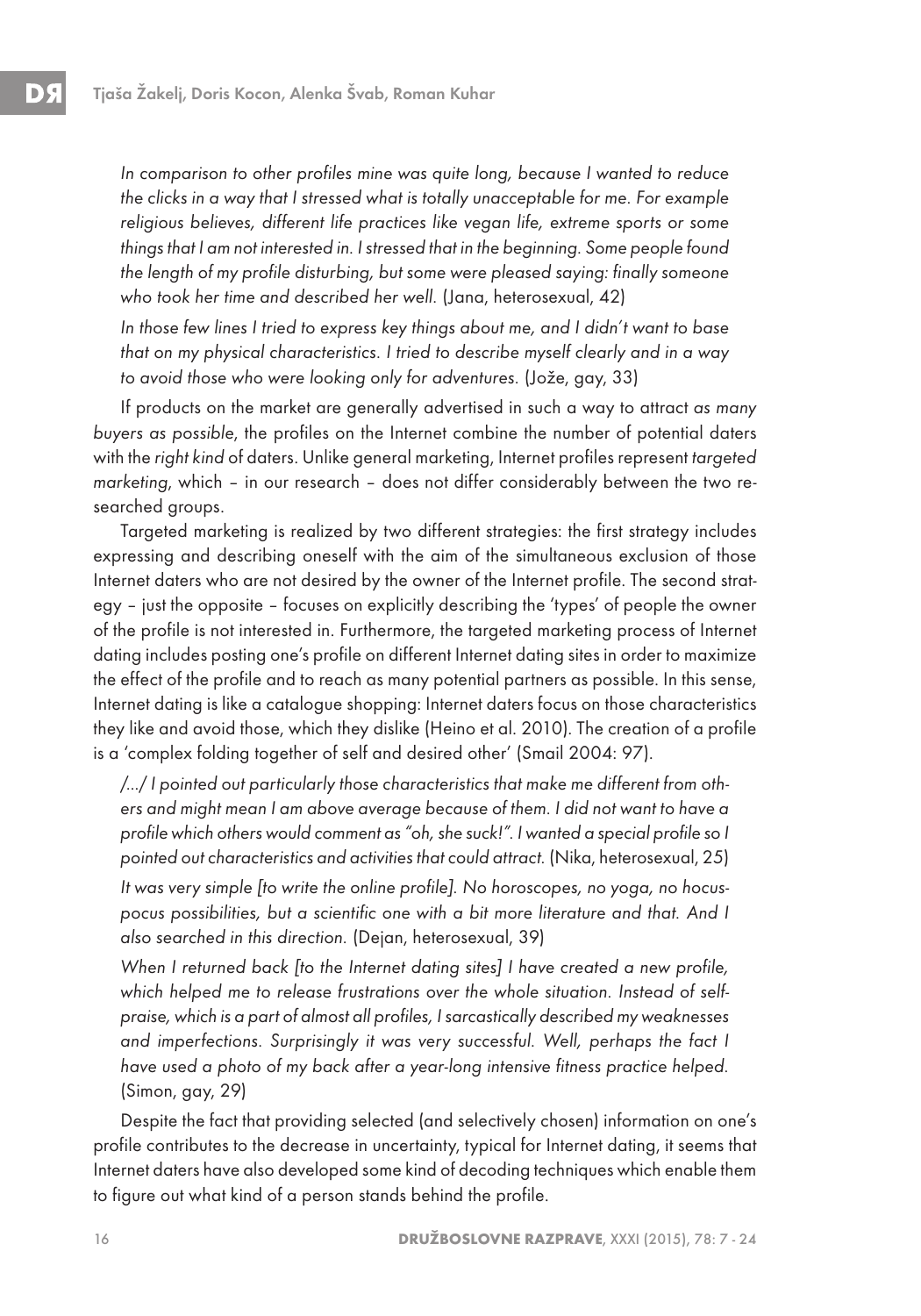I believe that in 80% of cases I am able to decode what type of person is 'hidden' behind the profile. (Jože, gay, 33)

It is quite easy to 'read' these profiles. You can quickly figure out what you can expect from a person. Such 'reading' might be a bit harder in profiles like mine, where there is not much information about myself. For me this is the charm – to go to a blind date. I am more attracted by those who are discreet than by those who write a novel [about themselves] in their profiles.' (Emil, gay, 23)

On the basis of our research we can say that Internet profiles are often understood among Internet daters as 'just an advertisement'. One might get some basic information about the person, which is needed for the selection process, but entrance into offline communication is crucial in order to see who the real person is (as opposed to the virtual image of that person) that one has selected.

'Profiles are precise and clear enough in the sense of excluding those who are not potential partners, but they do not offer enough information to select among the potential ones.' (Olga, heterosexual, 37)

You have to talk, you have to type to see what she thinks, what are her wishes, her expectations, experiences… (Andrej, heterosexual, 35)

At first I believed it is enough if someone fulfils certain criteria in the presentation, but I later realized that a face-to-face meeting is obligatory. Only then you can see if you are attracted to the not only intellectually but also physically. At the beginning visual aspect is important, other things get into the forefront later. (Črt, gay, 22)

While generally the respondents agree that meeting a person offline provides them with the 'real profile' of the potential partner, one first has to attract attention online. The online market functions as a competition among hundreds of profiles, each of them competing for the daters' attention. Which profiles are successful/effective? Our respondents claim that they like those profiles, which are exact, telling and revealing quite some information about the person behind the profile. Such profiles are noticed as they stand out from average profiles. This is especially true of male heterosexual profiles as there are more male Internet daters online.

I knew there were much more men up there. And women are the ones who choose. /…/ Women were bombarded by e-mails, invitations and with »go« and »no go« options, with messages and all. So I have checked men's profiles just for fun and I realized men's profiles are much more elaborated and much more neatly written. Women just do not need to do it. (Brane, heterosexual, 25)

I put an effort into creating a profile which would be something special, something unique, something that stands out, something that is quite individual in order to make it noticeable as a special, non-stereotypically written text. (Janez, heterosexual, 58) I didn't adapt [any information about myself], but I tried to present facts about myself in a way to create a nice image [of myself]. One might say that I have decorated the facts about myself. (Črt, gay, 22)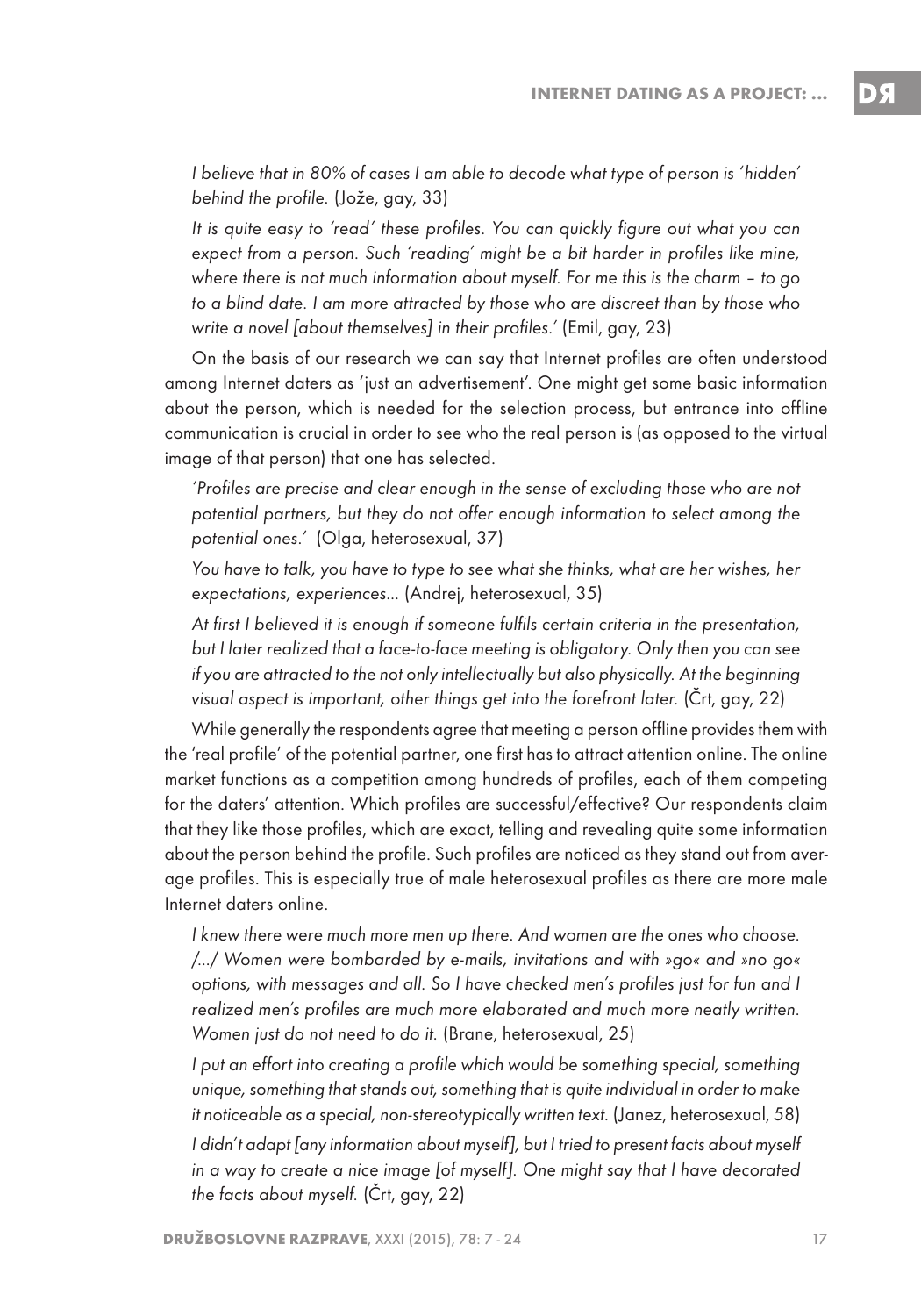Despite the fact that profiles should be unique, they should also be, as reported by Paap and Raybeck (2005), in line with the social norms which exist on the Internet dating market. Here we are faced with an interesting paradox of Internet dating: one has to find a balance between uniqueness and social norms, rules and expectations. In order words: the profiles – while tending to be unique – tend to strategically outline the activities which are understood to be socially desirable and expected. This is why one might get an impression, when reading the profiles, that 'everyone' does sports, reads good books, enjoys wine with friends, loves to travel, and is caring with a good sense of humor. As one respondent said when discussing fake information in the profiles: 'One might go for a walk once in a while, but writes in his profile that he likes mountaineering a lot.' (Ian, gay, 28). While the above is true for both, heterosexual and homosexual respondents, it is worth noting that men of both sexual orientations put a lot of emphasis on the picture placed in the profile. It seems that physical appearance as read from the dating profile photo boosts interest to get to know a potential partner better.

The picture [is of key importance]. This is the way of the world. If somebody finds you attractive, but you don't find him attractive, then this cannot work. […] The appearance is everything. This is especially true of gay men. Unfortunately, this is how it is. […] It [the importance of the information] follows the structure of the profile. First there is a picture, then physical characteristics, and then the textual self-presentation, if it exists at all. I always return back to the picture. (Emil, gay, 23)

Of course the photo is important. If profile has no photo, it has good chances that no one will read it. It doesn't matter if people say physical appearance is not important. People nevertheless choose whom to talk to on the basis of appearance. (Matija, gay, 41)

I haven't even looked at the personal profiles without photos. /…/ If you find a good-looking woman on the photo, then you'll do your best to find other things [in her profile] that seem interesting. (Alen, heterosexual 31)

Generally, research on Internet dating outlines the picture in dating profiles as the key element in the process of filtering the profiles (cf. Davis et al. 2006, Fiore et al. 2008; Kuhar et al. 2010; Walther 1996), despite the fact that the picture cannot be treated as being separate from the text in the profile. The picture is always understood in the context of the textual self-presentation (Fiore et al. 2008), which can influence how the image on the picture is finally perceived. According to Kuhar et al. (2010), this is especially true of women, who put more emphasis on textual presentation than men. It means that in heterosexual women the physical image can be subordinated to an attraction on the basis of computer-mediated communication:

Then, I think, if I met him in the Citypark [shopping mall] or anywhere else, he would not attract me. This was an advantage, because on the basis of online communication you get to know a person better. You are not attracted by his looks. (Nina, heterosexual, 30)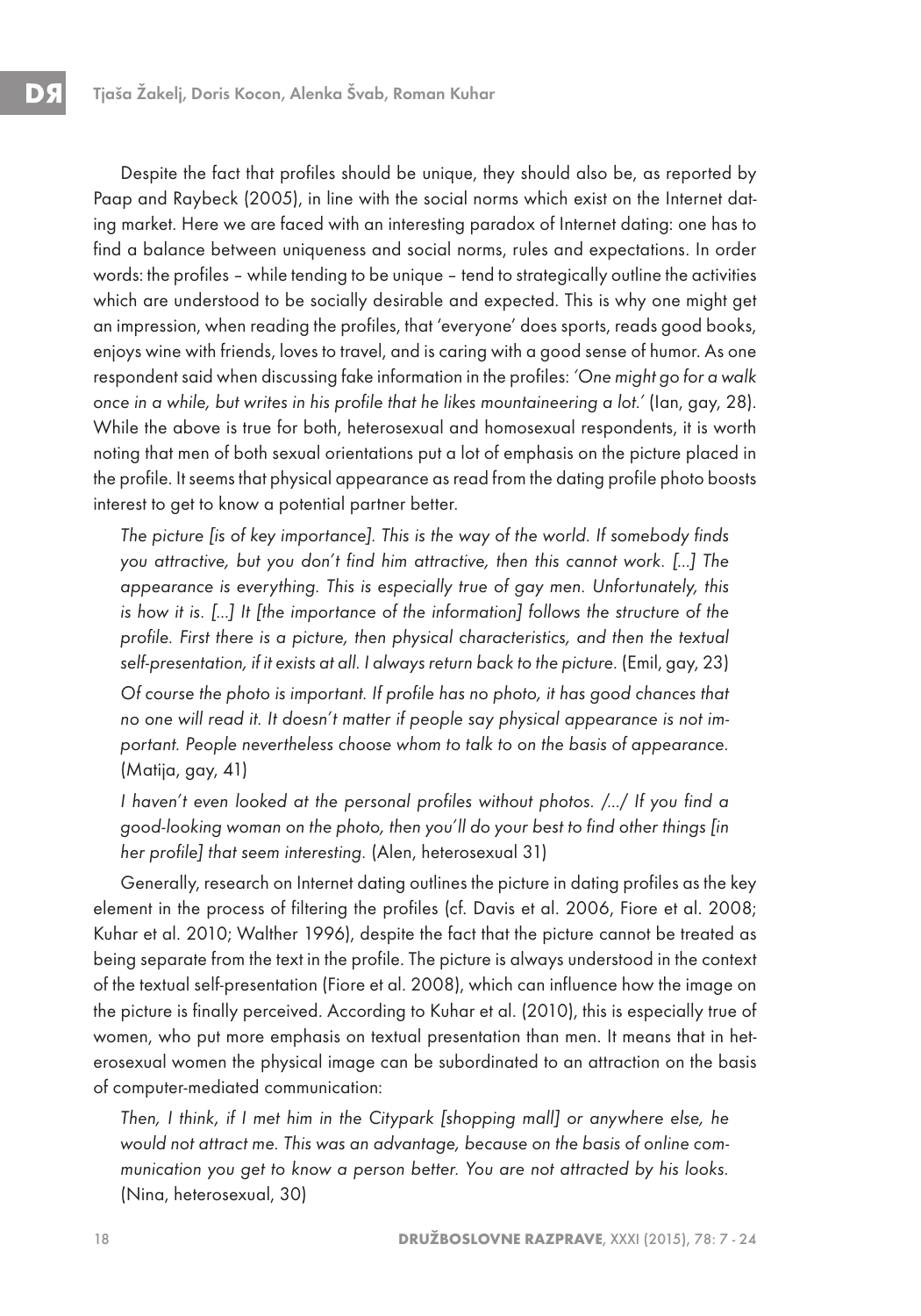In the heterosexual sample another piece of information turned out to be very important: the person's marital status. Married heterosexual Internet daters are the least wanted according to a clear hierarchy of Internet daters. They are followed by those who have kids and divorced daters. The most wanted are unmarried and childless daters. Having children seems to be perceived as a relevant obstacle for a possible creation of partnership.

I had two different profiles on two web pages – different in terms of telling the truth about my children. /…/ In one I didn't state that I have children, because I realized this was a problem. I noticed that when someone tried to get closer to me and I told him I have two children, at that moment the thing ended very fast (Daša, heterosexual, 40).

I am sorry. If I see she has one [a child] I have to say I quit immediately. I imagine it in a way to start a new thing and to have kids of my own. Even if I meet her face to face, I have to say [her having children] turns me off a lot. I get a sort of a protection click. (Alen, heterosexual, 31)

I am now coming to the age, when I'll be lucky to get anyone [even a woman with a child]. It is getting harder to get anyone normal. (Žiga, heterosexual, 26)

#### **5.3 The rational choice?**

What is at work while browsing through Internet profiles is a rational choice, which tries to fulfill the emotional needs of the person who is making the choice. This is most obvious in the very structure of Internet dating profiles. The 'search option', which enables users to list only those profiles, which fulfill the (minimum?) required features (for example, gender, age range, presence of a picture, distance in place of residence, type of relationship etc.), boosts the rational selection.

'In a profile you have to list whether you look for a friendship, sex date, relationship or chat. If there is someone who looks for a sex date, he is out [from my selection] immediately. The second thing is the picture. If a guy has a picture of his naked body, if he shows muscles or genitalia, he is out. The third milestone is the name of the profile. If one writes 'hot guy', 'big cock', 'macho man', I immediately cancel him. […] Only if he fulfills all [my] conditions, I start reading his message which he has sent me.' (Urban, gay, 25)

If you ask me directly about men, they often expressed they need a friend in terms of a fuck buddy, not a friendship as such. I think those who searched for mere sexual relationships without responsibilities often stressed the importance of physical look, body dimensions and everything. I usually avoided such profiles. (Karla, heterosexual, 23)

Here we are confronted with yet another paradox of Internet dating: Internet daters have generally more information on the potential partners they contact online compared to random contacts established offline in a bar or other venues. In offline communication, the physical image is more or less the only initial information one has when meeting a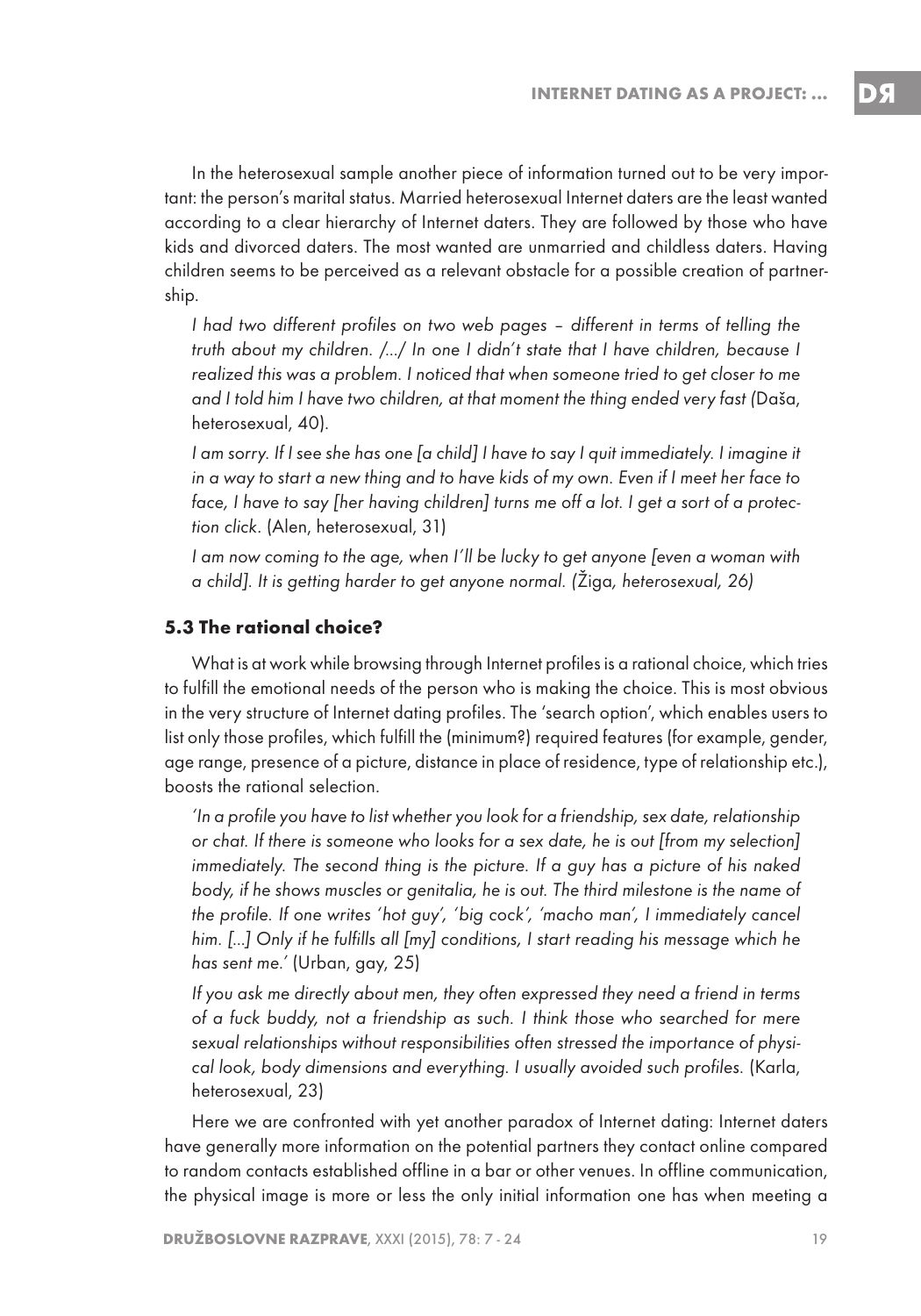new person – but this is the very information that is missing in computer-mediated communication. That is why most of the respondents reported that – while profile information and online chatting are important selection factors – meeting offline is defined as a 'test of truth' (Hardey, 2004), a 'reality check', and a crucial point on the basis of which it is decided whether the persons will move on to building relationship or not.

The deciding point is meeting offline. Internet profiles have very scarce information and they are not very helpful. (Simon, gay, 19)

But when I saw that man, I remained speechless. I do not know, I just missed the keyboard and the computer monitor in front of me. That was it. It was a hard experience. We had nothing to talk about. (Anja, heterosexual, 31)

The amount of information Internet daters obtain from Internet profiles might create a false image (and impression) of the person on the other side of the computer. Furthermore, the limited information one has due to the lack of physical contact might results in filling in the blanks in the information with idealized or optimistic images of potential partners (Walther et al. 2001). On the other hand, the absence of face-to-face communication enables Internet daters to pre-think in which way to present themselves or, in Goffman's (1959) terms, computer-mediated communication enables high impression management. This is also why respondents so often report being disappointed when meeting persons offline. Unavailable information is filled in with positive imagination (Ben Ze'ev 2004), and imaginative constructions usually turn out to be untrue and therefore incongruent with expectations.

'Virtual dating causes a lot of disappointments because of high expectations. […] When you meet someone online your mind creates an illusion that you have actually met that person in real, that the person is cool and the right one for you. When you meet him offline, it turns out to be a disaster. I know this because it has happened a few times that people didn't like each other's profiles, but then they met offline and became partners. I personally believe that virtual dating has no advantages. Actually, it has disadvantages.' (Urban, gay, 25)

Above all, I think I've lost expectations. In the past I had them. If I met someone on chat and it was a blind date … Oh, there were expectations. I almost dreamt about getting Pamela Anderson. But in the end disappointment followed. In time, I got down to earth and cancelled expectations in my head. In the sense: hoping for the best, expecting the worst. (Bojan, heterosexual, 34)

Off course after three, four unsuccessful contacts you start to think about it very straightforwardly and you are not so naive anymore. But still, when you go to first face-to-face meeting, you wish the person would match the image you built, and on the other hand there is a fear not to experience again as so you already often did. (Niko, heterosexual, 41)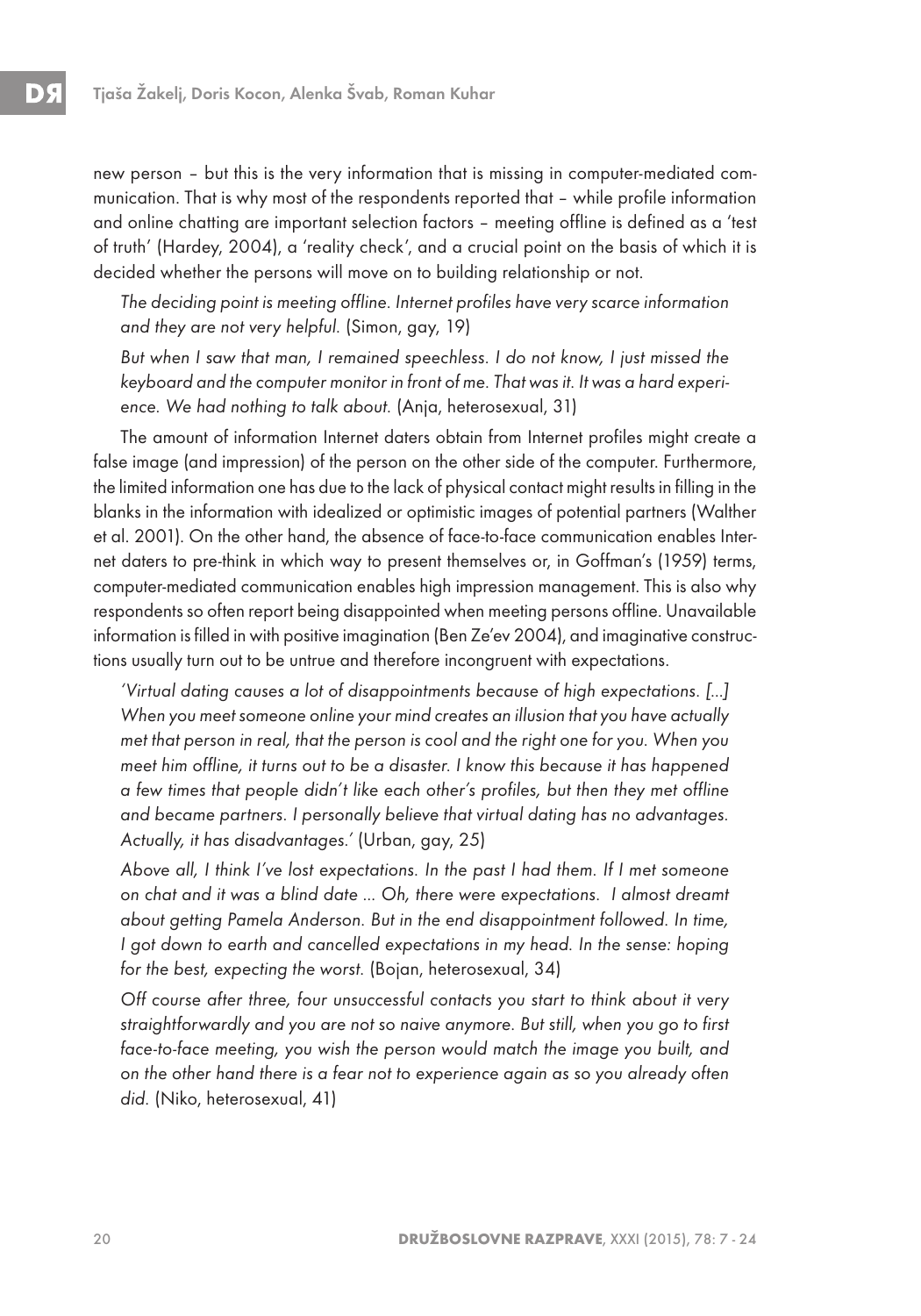D.S

## **6 Conclusion**

Similarly as other studies (Bauman 2003; Hollander 2004; Illouz 2007; Illouz and Finkelman 2009; Salecl 2011) our interviews have shown Internet dating can be framed in the context of rational choice. However, the context of these choices seems to be somewhat different for heterosexual and homosexual Internet daters. Among heterosexuals, the rational choice is still primarily shaped by the traditional understanding of gender roles (Žakelj 2014). A typical example of this is the expectation that one starts a family with someone who has no children. Nontraditional forms of families seem to be less desired or even unwanted among our heterosexual respondents. It means that traditional ideas still bear some importance, although – at least at the level of values – reflexive partnership is what our respondents desire and look for. No such ideas were found in our gay sample, but that is primarily due to the fact that the gay context differs considerably from the straight one, starting with the lack of equal legal recognition of same-sex partnerships in Slovenia.

The global extent of Internet dating shows that the 'new' way of looking for (romantic) partners has reached a status of normalization. However, based on our interviews, many respondents still have some kind of 'bad feelings' about it. Some respondents, particularly gay respondents, use it as they have no alternatives available. Others reported not being very open about dating online: they do not necessarily talk about it with friends or colleagues. Furthermore, some of those who have managed to get into a successful partnership through meeting online, tend to hide the information about where they met their partner. Our research does not allow for any generalizations, but these 'reservations' about Internet dating show how postmodern changes in intimacy are still imbued with some traditional ideas and (social) expectations.

As expected, our study showed that for the heterosexuals and homosexuals in our sample, the primary understanding (and interpretation) of Internet dating is that of economic nature. The advantages (and disadvantages) of Internet dating were mostly listed in economic terms: the ability to reach a higher number of those who are looking for partnership, the estimation of time consumption for Internet dating, the time flexibility of the activities and – as outlined by several of our heterosexual male respondents – spending less money (on women) are some of the most obvious dimensions of the economic understanding of Internet dating. Together with targeted marketing and the predetermined criteria of choosing interesting others, Internet dating can thus be understood as a market that encourages rationalisation and commodification in the initial stages (i.e. selection process) of building up an intimate relationship.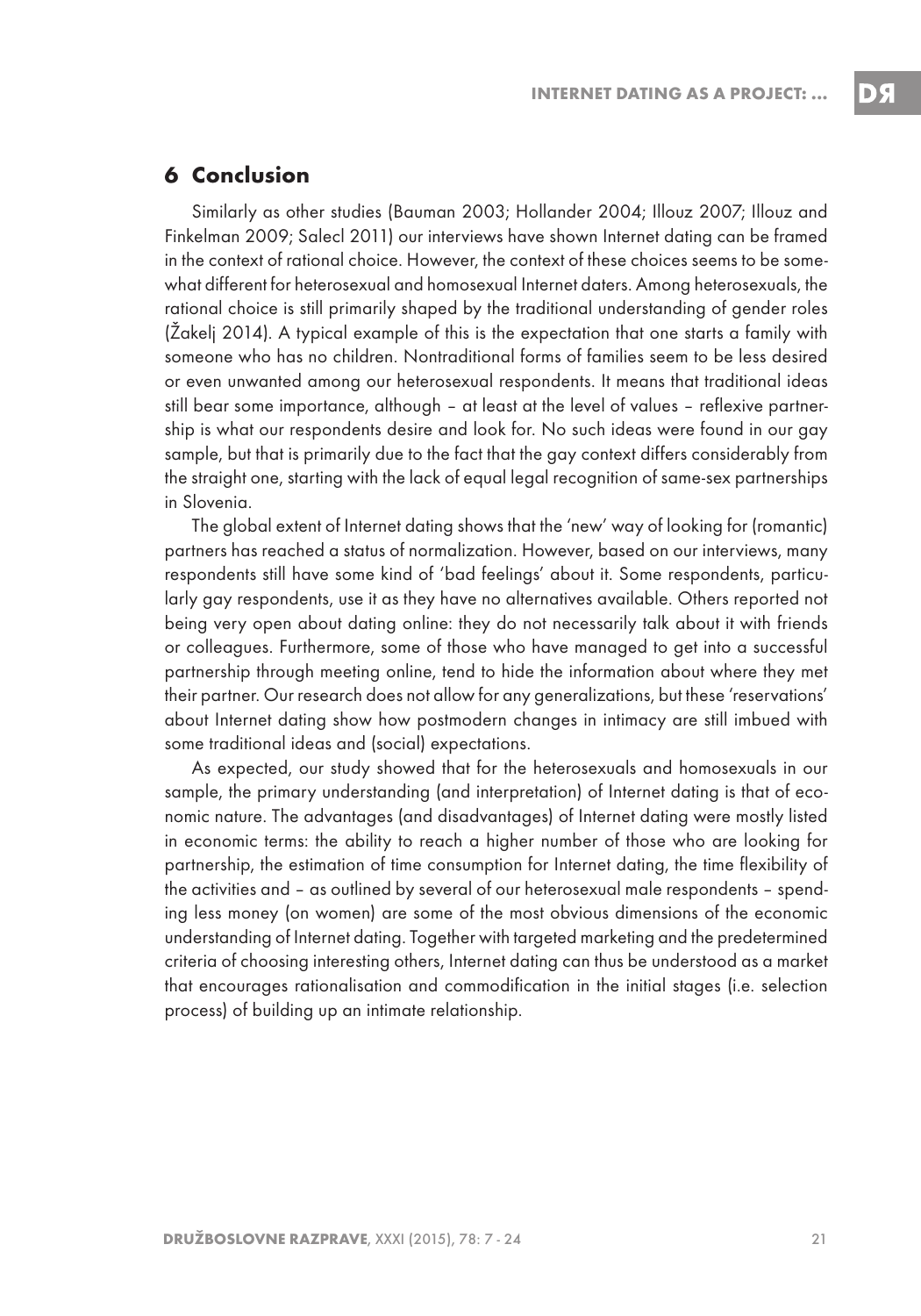#### **References**

- Arvidsson, Adam (2006): Quality singles: Internet dating and the work of fantasy. New media and society, 8 (4): 671– 690.
- Bargh, John A., McKenna, Katelyn Y. A., and Fitzsimons, Grainne M. (2002): Can You See the Real Me? Activation and Expression of the »True Self« on the Internet. Journal of Social Issues, 58 (1): 33–48.
- Barraket, Jo, and Henry-Waring, Millsom S. (2008): Getting it on(line). Sociological perspectives on e-dating. Journal of Sociology, 44 (2): 149–165.

Bauman, Zygmunt (1998): On Postmodern Uses of Sex. Theory, Culture and Society, 15 (3): 19–33.

Bauman, Zygmunt (2003): Liquid Love. Cambridge: Polity Press.

- Beck, Ulrich, and Beck-Gernsheim, Elisabeth (1999): The Normal Chaos of Love. Cambridge: Polity Press.
- Beck, Ulrich, and Beck-Gernsheim, Elisabeth (2002): Individualization. Institutionalized Individualism and its Social and Political Consequences. London: Sage Publications.
- Ben-Ze'ev, Aaron (2004): Love Online. Cambridge: Cambridge University Press.
- Couch, Danielle, and Liamputtong, Pranee (2008): Online Dating and Mating: The Use of the Internet to Meet Sexual Partners. Qualitative Health Research, 18 (2): 268–279.
- Coupland, Justine (1996): Dating Advertisements: Discourses of the Commodified Self. Discourse Society, 7 (2): 187–207.
- Davis, Mark, Hart, Graham, Bolding, Graham, Sherr, Lorraine, and Elford, Jonathan (2006): E-dating, indetity and HIV Prevention: Theorising sexualities, Risk and Network society. Sociology of Health and Illness, 28 (4):457–478.
- Ellison, Nicole, Heino, Rebecca, and Gibbs, Jennifer (2006): Managing impressions online: Self-presentation processes in the online dating environment. Journal of Computer-Mediated Communication, 11 (2): 415–441.
- Fiore, Anrew T., Taylor, Lindsay S., Mendelsohn, G. A., and Hearst, Marti (2008): Assessing Attractiveness in Online Dating Profiles. In proceedings of ACM Computer-Human Interaction 2008, Florence, Italy.
- Gibbs, Jennifer L., Ellison, Nicole B., and Heino, Rebecca D. (2006): Self-Presentations in Online Personals: The Role of Anticipated Future Interaction, Self-Disclosure, and Perceived Success in Internet Dating. Communication Research, 33 (2): 152–177.
- Giddens, Anthony (1991): Modernity and Self- Identity. Cambridge: Polity Press.
- Giddens, Anthony (1993): The Transformation of Intimacy. Cambridge: Polity Press.
- Goffman, Erving (1959): The Presentation of Self in Everyday Life. London: Penguin Books.
- Hardey, Michael (2002): Life beyond the screen: embodiment and identity through the internet. The Sociological Review, 50 (4): 570–584.
- Hardey, Michael (2004): Mediated Relationships: Authenticy and the possibility of romance. Information, Communication and Society, (7): 207–222.
- Heino, Rebecca D., Ellison, Nicole B., and Gibbs, Jennifer B. (2010): Relationshopping: Investigating the market metaphor in online dating. Journal of Social and Personal Relationships, 27 (4): 427–447.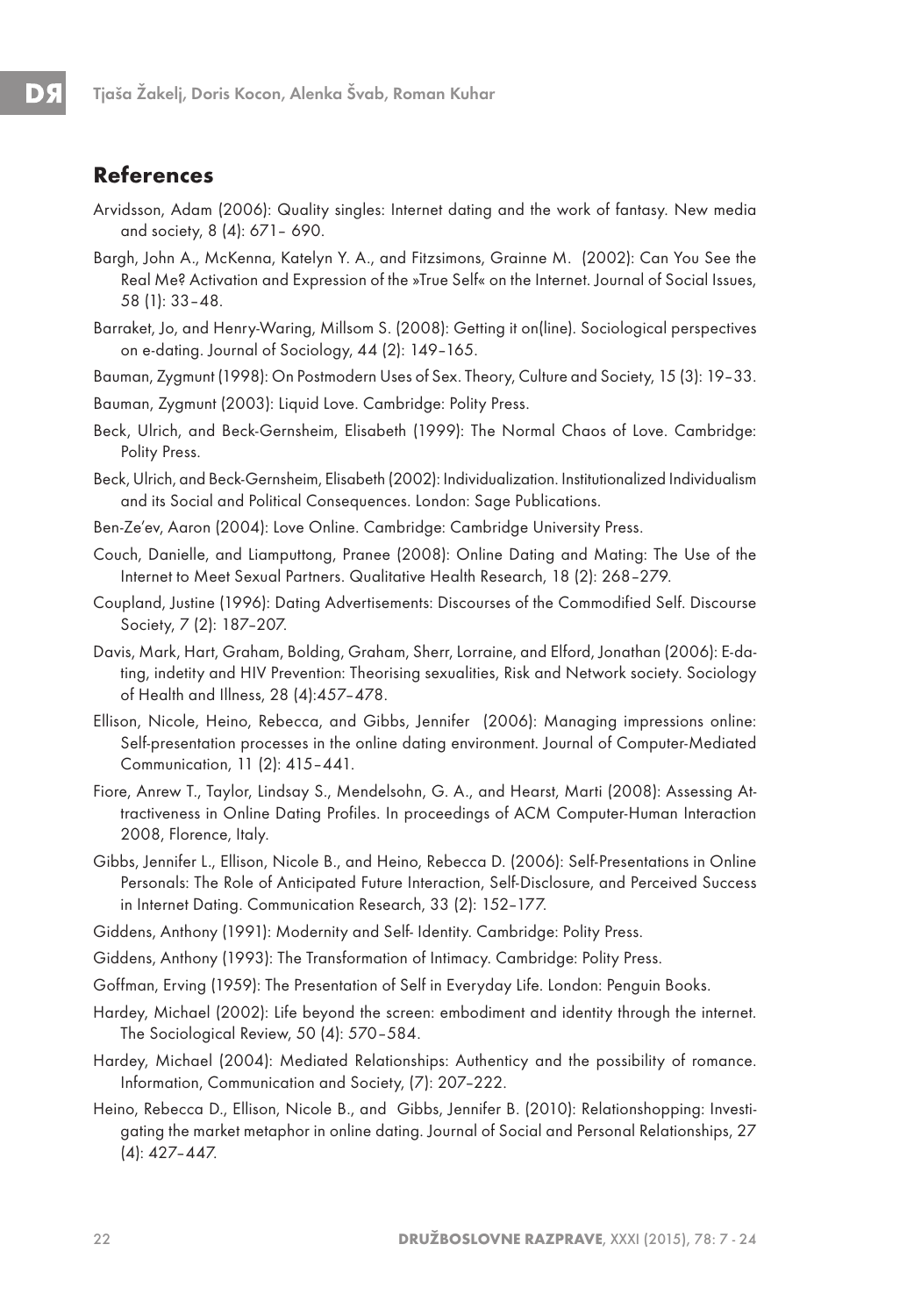- Henderson, Samantha, and Gilding, Michael (2004): 'I've never clicked this much with anyone in my life': trust and hyperpersonal communication in online friendships. New media and society, 6 (4): 487–506.
- Herring, Susan C. (2000): Gender Differences in CMC: Findings and Implications. Computer Professionals for Social Responsibility Journal, 18 (1).
- Hitsch, Gűnter J., Hortaçsu, Ali, and Arieli, Dan (2006): What makes you click: Mate preferences and matching outcomes in online dating. MIT Sloan Working Paper, pp. 4603-4606.
- Hogan, Bernie, Dutton, William H., and Li, Nai (2011): Me, My Spouse and the Internet. Oxford: University of Oxford.
- Hollander, Paul (2004): The Counterculture of the Heart. Society, 41 (2): 69–77.
- Illouz, Eva (2007): Cold Intimacies. Cambridge: Polity Press.
- Illouz, Eva, and Finkelman, Shoshannah (2009): An odd and inseparable couple: Emotion and rationality in partner selection. Theory and Society, 38 (4): 401–422.
- Jagger, Elizabeth (1998): Marketing the Self, Buying an Other: Dating in a Postmodern Consumer Society. Sociology, 32 (4): 795–814.
- Jagger, Elizabeth (2001): Marketing Molly and Melville: Dating in a Postmodern Consumer Society. Sociology, 35 (1): 39–57.
- Kuhar, Roman, Kogovšek, Tina, and Švab, Alenka (2010): Ljubezen na prvi klik: uporaba interneta za spoznavanje intimnih in seksualnih partnerjev. Družboslovne razprave, 26 (65): 45–64.
- Lawson, Helene M., and Leck, Kira (2006): Dynamics of Internet Dating. Social Science Computer Review, 24 (2): 189–208.McKenna, Katelyn, Green, Amie S., and Gleason, Marci EJ (2002): Relationship Formation on the Internet: What's the Big Attraction? Journal of Social Issues, 58 (1): 9–31.
- Merkle, Erich R., and Richardson, Rhonda A. (2000): Digital Dating and Virtual Relating: Conceptualizing Computer Mediated Romantic Relationships. Family Relations, 49 (2):187–192.
- Paap, Kris, and Raybeck, Douglas (2005): A Differently Gendered Landscape: Gender and Agency in the Web-based Personals. Electronic Journal of Sociology, (9): 1–44.
- Salecl, Renata (2011): Izbira. Ljubljana: Cankarjeva založba.
- Schmidt, Gunter (1995): Emancipation and Social Change in Heterosexual Relationships. Journal of Psychology and Human Sexuality, 7 (3): 7–20.
- Smail, Belinda (2004): Online Personals and Narratives of the Self: Australia's RSVP. Convergence, 10 (1): 93–107.
- Švab, Alenka, and Kuhar, Roman (2005): The Unbearable Comfort of Privacy. Peace Institute: Ljubljana.
- Švab, Alenka, and Kuhar, Roman (2007): Internet dating in Slovenia: some empirical findings. Paper presented at the 8th ESA conference, Glasgow, 3–6. September 2007.
- Taylor, Steven J., and Bogdan, Robert (1998): Introduction to qualitative research methods. New York: John Wiley.
- Turkle, Sherry (1984/1995): The Second Self: Computers and the Human Spirit. New York: Simon and Schuster INC.
- Walther, Joseph B. (1996): Computer-mediated Communication: Impersonal, Interpersonal, and Hyperpersonal Interaction. Communication Research, 23 (1): 3–44.